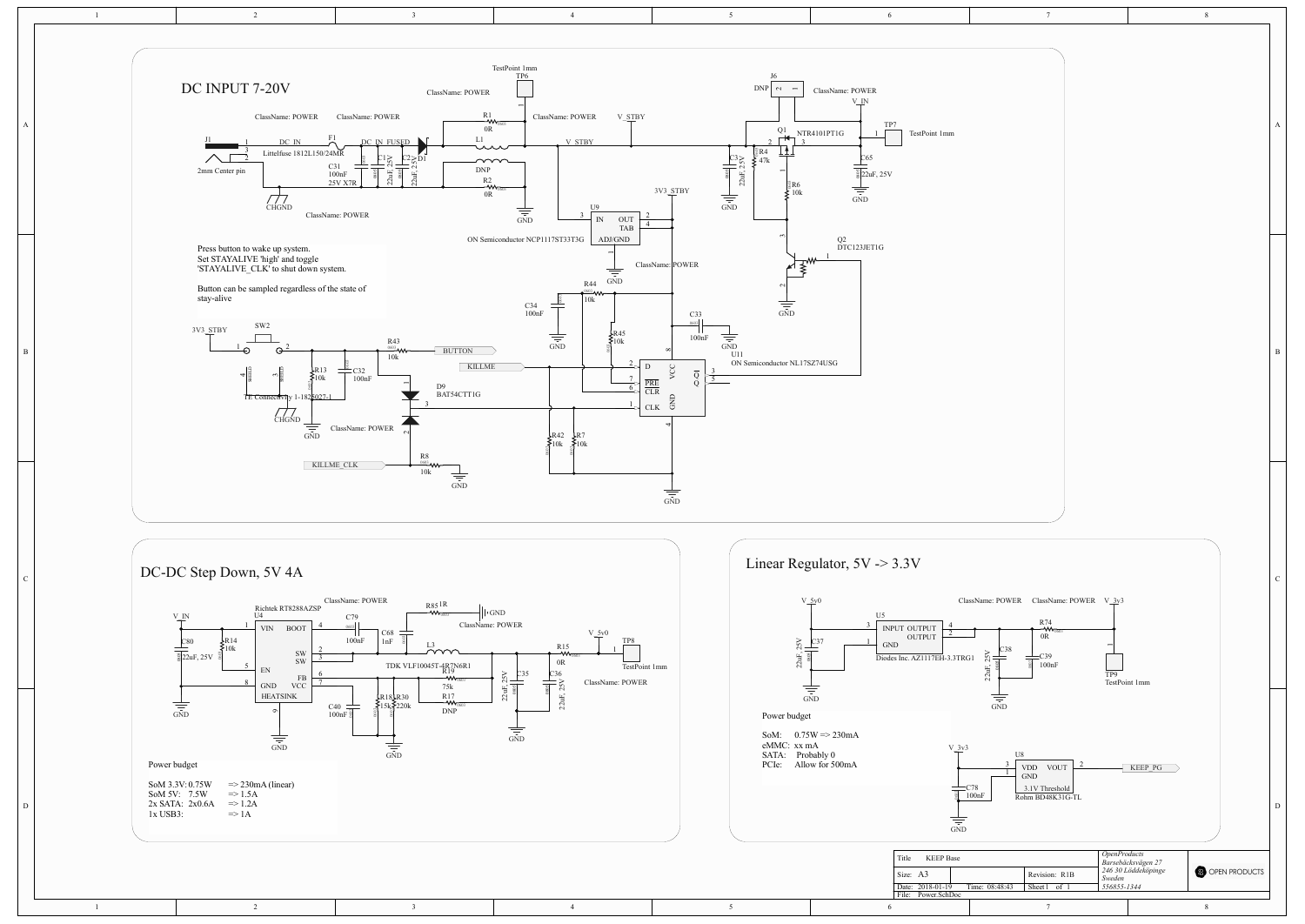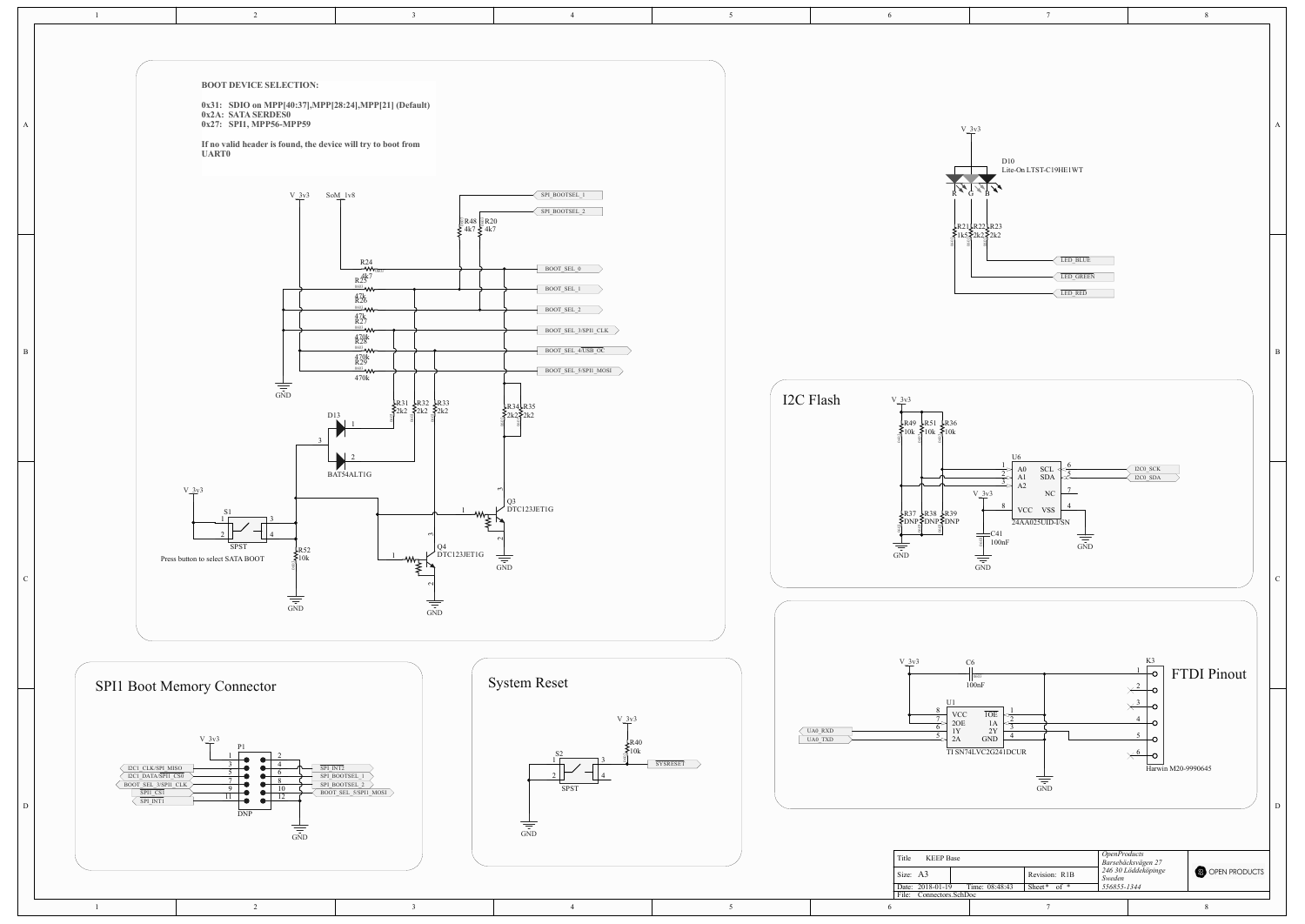|  |  | .<br>r. u |
|--|--|-----------|
|  |  |           |
|  |  |           |

|                | $\mathbf{1}$ | $\overline{2}$                                                                   | $\overline{\mathbf{3}}$                                                                                                                                                                                                                                         | $\overline{4}$                                                                                                                                                                                                                                                                                                                                                                                                                                                                                                                                                                                                                                                                                                                                                                                                                                                                                                                                                                                                                                                                                                                                                                                                                                                                                                                                                                                                                                                                                                       | 5 <sup>5</sup>                                                                                                                                                  | 6                                | $7\overline{ }$                                                                                                 | 8                                                                                                               |               |
|----------------|--------------|----------------------------------------------------------------------------------|-----------------------------------------------------------------------------------------------------------------------------------------------------------------------------------------------------------------------------------------------------------------|----------------------------------------------------------------------------------------------------------------------------------------------------------------------------------------------------------------------------------------------------------------------------------------------------------------------------------------------------------------------------------------------------------------------------------------------------------------------------------------------------------------------------------------------------------------------------------------------------------------------------------------------------------------------------------------------------------------------------------------------------------------------------------------------------------------------------------------------------------------------------------------------------------------------------------------------------------------------------------------------------------------------------------------------------------------------------------------------------------------------------------------------------------------------------------------------------------------------------------------------------------------------------------------------------------------------------------------------------------------------------------------------------------------------------------------------------------------------------------------------------------------------|-----------------------------------------------------------------------------------------------------------------------------------------------------------------|----------------------------------|-----------------------------------------------------------------------------------------------------------------|-----------------------------------------------------------------------------------------------------------------|---------------|
|                |              | $\sqrt{\text{SRD0 Tx P}}$<br>SRDO Tx N                                           | $SRD0 Tx P$ $C9$<br>10nF<br>SRD0 Tx N<br>SRD0 Rx N C11                                                                                                                                                                                                          | K1<br>SRD0 Tx CON P<br>$\overline{\phantom{1}}$ O GND<br>$\overline{\Leftrightarrow}$ o $A+$<br>$\frac{\text{C10}}{10 \text{nF}}\bigg  \frac{\text{SRD0 Tx} \quad \text{CON N}}{0003}$<br>$\frac{3}{4}$ O A-<br>-4 O GND<br>SRD0 Rx CON N                                                                                                                                                                                                                                                                                                                                                                                                                                                                                                                                                                                                                                                                                                                                                                                                                                                                                                                                                                                                                                                                                                                                                                                                                                                                            |                                                                                                                                                                 |                                  |                                                                                                                 |                                                                                                                 |               |
| $\overline{B}$ |              | $\diagup$ SRD0 Rx N<br>$\sqrt{\text{SRD0_Rx_P}}$                                 | 10nF<br>SRD0 Rx P<br>$V_3v3$<br>10uF, 25V $\frac{V}{v}$<br>$V_{y0}$<br>10uF, 25V $\underline{C}$ <sup>45</sup><br>$\overline{\phantom{a}}$                                                                                                                      | $\begin{array}{c c}\n5 & O GND \\ \hline\n6 & O B\n\end{array}$<br>$\begin{array}{c c}\n7 & O B\n\end{array}$<br>$\frac{C12}{10nF}$ $\left  \frac{\text{SRD0 Rx}}{0003} \right $ $\frac{C12}{10nF}$<br>$\begin{array}{c c}\n 8 & \text{o} & \text{VCC33} \\  \hline\n 9 & \text{o} & \text{VCC33} \\  \hline\n 10 & \text{o} & \text{VCC33}\n \end{array}$<br>$\frac{1}{3}$ C43<br>$\frac{1}{2}$ C44<br>100nF<br>$\frac{1}{3}$ 100nF<br>14<br>$\begin{array}{c c}\n\hline\n & 14 \\ \hline\n15 & 0 \text{ VCC5} \\ \hline\n\hline\n16 & 0 \text{ VCC5}\n\end{array}$<br>亭<br>GND<br>$\frac{\text{100}}{\text{g}}$ C46 $\frac{\text{100}}{\text{g}}$ C47<br>$\begin{array}{c c}\n 20 & O \text{ VCC12} \\  \hline\n 21 & O \text{ VCC12} \\  \hline\n 22 & O \text{ VCC12}\n\end{array}$<br>11<br>$\frac{1}{\sin D}$<br>$\mapsto$ GND<br>$\begin{array}{c c}\n 12 & \text{O} & \text{GND} \\  \hline\n 13 & \text{O} & \text{GND} \\  \hline\n 17 & \text{O} & \text{GND} \\  \hline\n 18 & \text{O} & \text{GND} \\  \hline\n 19 & \text{O} & \text{GND} \\  \end{array}$<br>$\frac{1}{\sqrt{2}}$                                                                                                                                                                                                                                                                                                                                                                                                                    | $V_3v3$<br>$\bigtriangledown$<br>$\sum_{\text{DNP}}$<br>$k$ R47<br>$\sum_{n=1}^{\infty}$ 330R<br>MPP54, 0x1<br>$SATA0$ $ACT$<br>TE Connectivity / AMP 2023246-2 | HDD1<br>2.5 inch SATA disk       | 2.5 inch SATA disk 3D model                                                                                     |                                                                                                                 |               |
|                | $\mathbf{C}$ | $\sqrt{\text{SRD2 Tx P}}$<br>SRD2 Tx N<br>SRD2 Rx N<br>$\sqrt{\text{SRD2}_Rx_P}$ | SRD2 Tx P $C13$<br>10nF<br>SRD2 Tx N<br>$\begin{array}{c c c c} \hline \text{SRD2 Rx} & \text{N} & \text{C15} \\ \hline \text{10nF} & \text{10nF} \end{array}$<br>SRD2 Rx P<br>$V_3v3$<br>10uF, 25V $\frac{C48}{C}$<br>$V_{\frac{5v0}{l}}$<br>10uF, $25V$ $C51$ | K2<br>SRD2 Tx CON P<br>$\frac{1}{2}$ O GND<br>$\frac{C14}{10nF}$ $\frac{SRD2}{9603}$ Tx CON N<br>$A^+$<br>$\overrightarrow{4}$<br>$\overrightarrow{4}$<br>$\overrightarrow{5}$<br>$\overrightarrow{6}$<br>$\overrightarrow{9}$<br>$\overrightarrow{1}$<br>$\overrightarrow{1}$<br>$\overrightarrow{1}$<br>$\overrightarrow{1}$<br>$\overrightarrow{1}$<br>$\overrightarrow{1}$<br>$\overrightarrow{1}$<br>$\overrightarrow{1}$<br>$\overrightarrow{1}$<br>$\overrightarrow{1}$<br>$\overrightarrow{1}$<br>$\overrightarrow{1}$<br>$\overrightarrow{1}$<br>$\overrightarrow{1}$<br>$\overrightarrow{1}$<br>$\overrightarrow{1}$<br>$\overrightarrow$<br>SRD2 Rx CON N<br>$\frac{\text{C16}}{\text{10nF}}\sqrt{\frac{\text{SRD2 Rx}}{6603}}$ CON P<br>$\frac{8}{9}$ O VCC33<br>10 O VCC33<br>10 O VCC33<br>$\frac{1}{\frac{5}{8}}$ C49 C50<br>$\begin{array}{c c}\n 14 & \text{O VCC5} \\  \hline\n 15 & \text{O VCC5} \\  \hline\n 16 & \text{O VCC5}\n \end{array}$<br>$\equiv$ GND<br>$\frac{\text{C52}}{\frac{6}{3} \cdot 100 \text{nF}} \frac{\text{C53}}{\frac{6}{3} \cdot 100 \text{nF}}$<br>$\begin{array}{c c}\n 20 & \multicolumn{1}{c }{\text{O VCC12}} \\  \hline\n 21 & \multicolumn{1}{c }{\text{O VCC12}} \\  \hline\n 22 & \multicolumn{1}{c }{\text{O VCC12}} \\  \hline\n \end{array}$<br>$\frac{1}{\sqrt{2}}$<br>$\begin{tabular}{c c} 11 & O GND \\ \hline 12 & O GND \\ \hline 13 & O GND \\ \hline 17 & O GND \\ \hline 18 & O GND \\ \hline 19 & O GND \\ \hline O GND \\ \hline \end{tabular}$ | $V_3v3$<br>$\sum_{\text{DNP}}$<br>R50<br>$\frac{2}{3}$ 330R<br>MPP53, 0x1<br>$\ensuremath{\mathrm{DNP}}$<br>SATA1 ACT<br>TE Connectivity / AMP 2023246-2        | HDD2<br>2.5 inch SATA disk       | 2.5 inch SATA disk 3D model                                                                                     |                                                                                                                 | $\mathcal{C}$ |
| $\Box$         | $\mathbf{1}$ | $\overline{2}$                                                                   | $\overline{\mathbf{3}}$                                                                                                                                                                                                                                         | $\frac{1}{\sqrt{2}}$<br>$\overline{4}$                                                                                                                                                                                                                                                                                                                                                                                                                                                                                                                                                                                                                                                                                                                                                                                                                                                                                                                                                                                                                                                                                                                                                                                                                                                                                                                                                                                                                                                                               | 5 <sup>5</sup>                                                                                                                                                  | Title KEEP Base<br>Size: A3<br>6 | Revision: R1B<br>Sweden<br>Date: 2018-01-19 Time: 08:48:43 Sheet* of *<br>File: disks.SchDoc<br>$7\overline{ }$ | OpenProducts<br>Barsebäcksvägen 27<br>246 30 Löddeköpinge<br><b>OPEN PRODUCTS</b><br>556855-1344<br>$\,$ 8 $\,$ | D             |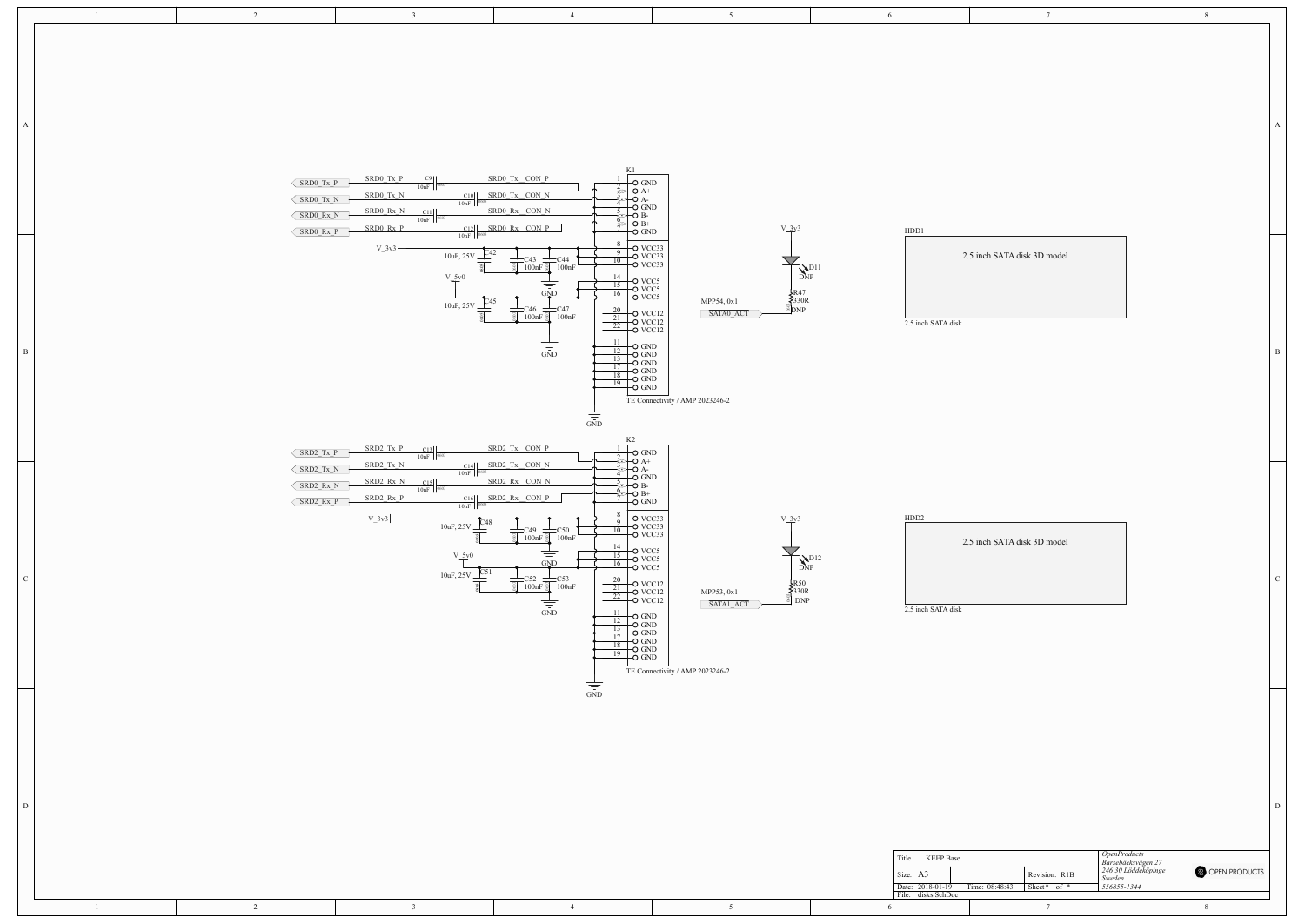

| A<br>$V_3v3$<br>0805<br>$EC66 \frac{0805}{DNP}$<br>$\frac{\text{C67}}{\text{DNP}}$<br>$V_3v3$<br>$\, {\bf B}$<br>$rac{C75}{E}$ DNP<br>$\frac{2}{5}$ C77<br>DNP<br>$\frac{C73}{DNP}$<br>$\frac{C72}{DNP}$<br>š<br>50<br>$\ddot{\text{GND}}$<br>$\mathbf C$<br>$\mathbf D$<br>OpenProducts<br>Barsebäcksvägen 27<br>246 30 Löddeköpinge<br>Sweden<br><b>ED</b> OPEN PRODUCTS<br>Revision: R1B<br>Sheet* of *<br>556855-1344 | $\boldsymbol{7}$ |  | $\,$ 8 $\,$ |  |
|---------------------------------------------------------------------------------------------------------------------------------------------------------------------------------------------------------------------------------------------------------------------------------------------------------------------------------------------------------------------------------------------------------------------------|------------------|--|-------------|--|
| $\operatorname{GND}$<br>e: 08:48:44                                                                                                                                                                                                                                                                                                                                                                                       |                  |  |             |  |
|                                                                                                                                                                                                                                                                                                                                                                                                                           |                  |  |             |  |
|                                                                                                                                                                                                                                                                                                                                                                                                                           |                  |  |             |  |
|                                                                                                                                                                                                                                                                                                                                                                                                                           |                  |  |             |  |
| $\boldsymbol{7}$<br>$\,$ 8 $\,$                                                                                                                                                                                                                                                                                                                                                                                           |                  |  |             |  |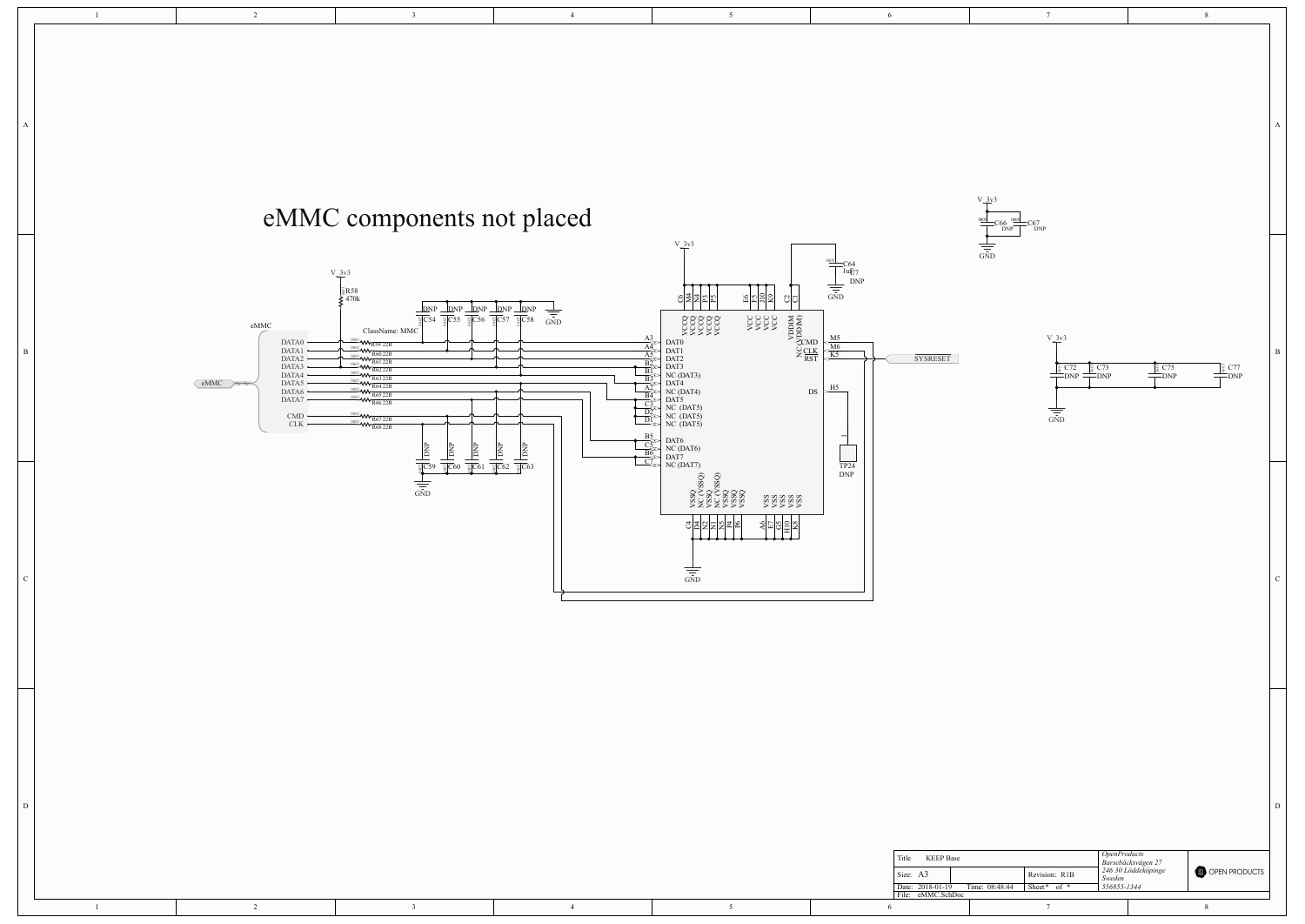|  |  | .<br>$\sim$ $\sim$<br>r 111 |
|--|--|-----------------------------|
|  |  |                             |
|  |  |                             |



|             | $\overline{2}$<br>$\mathbf{1}$              | $\overline{\mathbf{3}}$                                                                                                                                                               | $\overline{4}$                                                                                                                                                                                                                                                                      | 5 <sup>5</sup>                                                                                                                                                                                                                                                                                                                                                                                                                                                                                                                                                  |                                                                              | 6                                                                                 | $7\overline{ }$                               |                                                                                    | 8                                       |                |
|-------------|---------------------------------------------|---------------------------------------------------------------------------------------------------------------------------------------------------------------------------------------|-------------------------------------------------------------------------------------------------------------------------------------------------------------------------------------------------------------------------------------------------------------------------------------|-----------------------------------------------------------------------------------------------------------------------------------------------------------------------------------------------------------------------------------------------------------------------------------------------------------------------------------------------------------------------------------------------------------------------------------------------------------------------------------------------------------------------------------------------------------------|------------------------------------------------------------------------------|-----------------------------------------------------------------------------------|-----------------------------------------------|------------------------------------------------------------------------------------|-----------------------------------------|----------------|
| A           |                                             |                                                                                                                                                                                       |                                                                                                                                                                                                                                                                                     |                                                                                                                                                                                                                                                                                                                                                                                                                                                                                                                                                                 |                                                                              |                                                                                   |                                               |                                                                                    |                                         | A              |
| B           |                                             | Gigabit Ethernet<br>$\sqrt{GE$ LED1<br>$\sqrt{MDIO}$ 0 P<br>$\sqrt{MDIO}$ 0 N<br>$\triangle$ MDIO 1 P<br>$\triangle$ MDIO_1_N<br>$\sqrt{MDIO_2_P}$<br>$\sqrt{MDIO_2 N}$<br>(MDIO 3 P) | $V \rightarrow 3y3$<br>J2<br>$R_{\text{W}}$ <sub>0603</sub><br>13<br>0R<br>MDIO 0 P<br>11<br>12<br>讔<br>MDIO 0 N<br>10<br>MDIO 1 P<br>4<br>6<br>讔<br>MDIO 1 N<br>$\sim$<br>MDIO 2 P<br>$\overline{1}$<br>MDIO 2 N<br>$\overline{2}$<br>MDIO 3 P<br>$\frac{1}{2}$<br>$7\overline{ }$ | 16<br>$\overbrace{\phantom{a}}^{\phantom{a}}$<br>$\overbrace{\phantom{a}}^{\phantom{a}}$<br>$\begin{picture}(120,110) \put(0,0){\line(1,0){100}} \put(15,0){\line(1,0){100}} \put(15,0){\line(1,0){100}} \put(15,0){\line(1,0){100}} \put(15,0){\line(1,0){100}} \put(15,0){\line(1,0){100}} \put(15,0){\line(1,0){100}} \put(15,0){\line(1,0){100}} \put(15,0){\line(1,0){100}} \put(15,0){\line(1,0){100}} \put(15,0){\line(1,0){100$<br>17<br>$ICT + ICT$<br>থাই<br>$1CT + 1CT$<br>罪<br>1CT : 1CT<br><b>The Company of The Company</b><br>$1CT + 1CT$<br>315 | $R69$<br>$W_{\overline{060}}$<br>$0\mathrm{R}$<br>$R71$<br>$-W_{0603}$<br>0R | $-$ GE LED2 $>$<br>$-$ GB_LED0/PHY_INT $>$                                        |                                               |                                                                                    |                                         | - R            |
| $\mathbf C$ |                                             | $\binom{\text{MDIO} 3 N}{ }$                                                                                                                                                          | MDIO 3 N<br>9<br>$16V$ $X7R$ $\frac{10F}{16V}$ $\frac{10}{2}$ $C8$<br>$\frac{1}{\sqrt{2}}$                                                                                                                                                                                          | 4X 75 DHMS $\geq \geq \geq \geq \geq$<br>1000pF 2kV<br>SHIELD $7777$<br>$\mathbb{Z}[\mathbb{Z}]$<br>Bel Fuse L829-1J1T-43<br>$\frac{R3}{DNP}$ 1206<br>$\sqrt{\frac{7}{\text{CHGND}}}$                                                                                                                                                                                                                                                                                                                                                                           | $\frac{1}{\sqrt{2}}$                                                         |                                                                                   |                                               |                                                                                    |                                         | $\overline{C}$ |
| D           | $\overline{\mathbf{c}}$<br>$\left(1\right)$ | $\overline{\mathbf{3}}$                                                                                                                                                               | $4\overline{4}$                                                                                                                                                                                                                                                                     | 5 <sup>5</sup>                                                                                                                                                                                                                                                                                                                                                                                                                                                                                                                                                  |                                                                              | Title KEEP Base<br>Size: A3<br>Date: $2018-01-19$ Time: 08:48:44 Sheet* of *<br>6 | Revision: R1B<br>$7\phantom{.0}\phantom{.0}7$ | OpenProducts<br>Barsebäcksvägen 27<br>246 30 Löddeköpinge<br>Sweden<br>556855-1344 | <b>EX</b> OPEN PRODUCTS<br>$\mathbf{R}$ | $\mathbf{D}$   |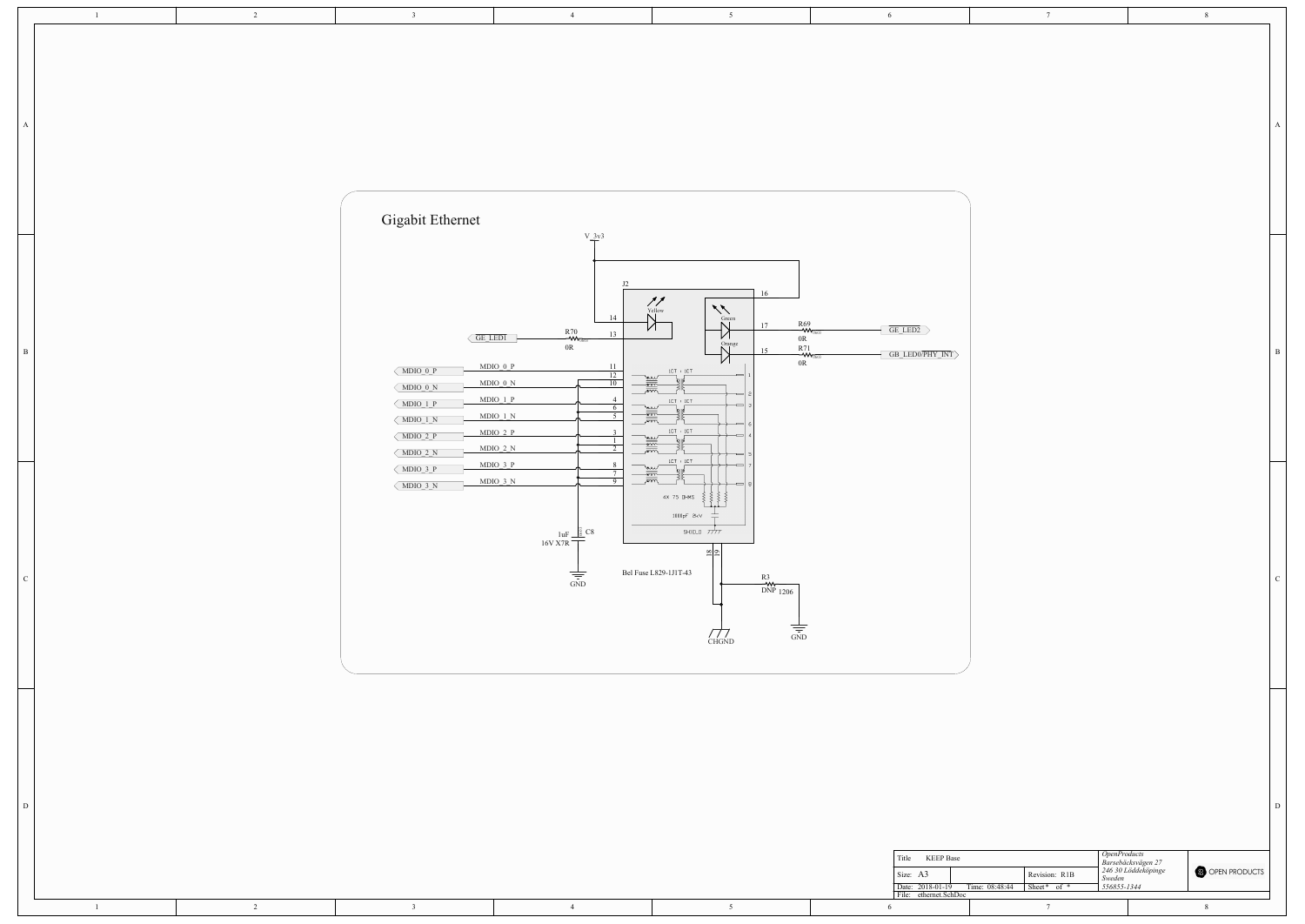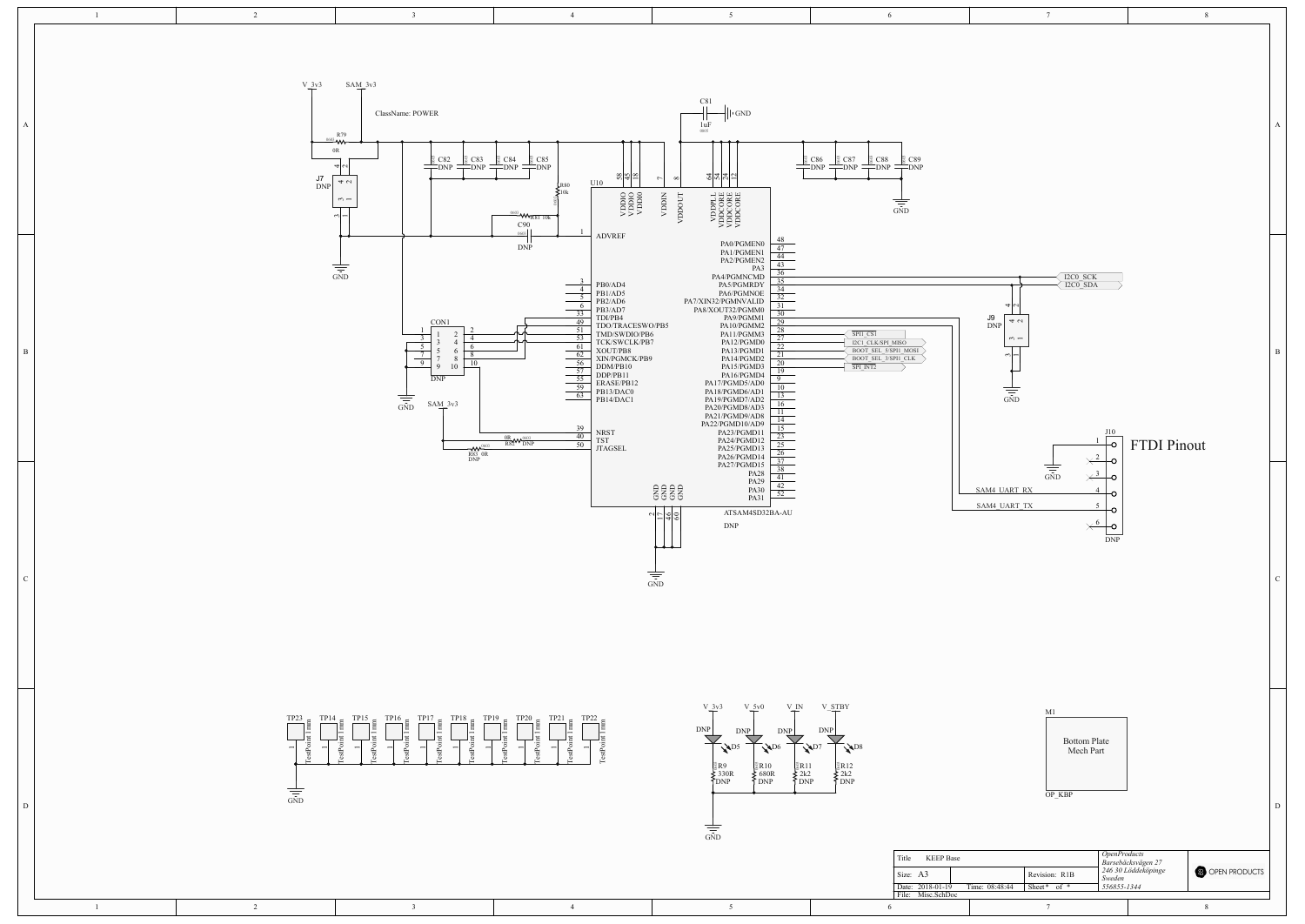|                                                                                                                                   |                | $\boldsymbol{7}$             |             |                                                                     | $\,$ 8 $\,$             |              |
|-----------------------------------------------------------------------------------------------------------------------------------|----------------|------------------------------|-------------|---------------------------------------------------------------------|-------------------------|--------------|
|                                                                                                                                   |                |                              |             |                                                                     |                         | A            |
| $\begin{array}{c}\n R72\n \\ \text{SNP}\n \\ \hline\n \\ \text{SNP}\n \end{array}$<br>C19<br>DNP<br>100nF<br>$\frac{1}{\sqrt{2}}$ | PCIe_RST       |                              |             |                                                                     |                         | $\, {\bf B}$ |
|                                                                                                                                   |                |                              |             |                                                                     |                         | $\mathbf C$  |
| Title<br>KEEP Base<br>Size: A3<br>Date: 2018-01-19<br>File: PCIe.SchDoc                                                           | Time: 08:48:44 | Revision: R1B<br>Sheet* of * | 556855-1344 | OpenProducts<br>Barsebäcksvägen 27<br>246 30 Löddeköpinge<br>Sweden | <b>EX</b> OPEN PRODUCTS | ${\rm D}$    |
|                                                                                                                                   |                | $\boldsymbol{7}$             |             |                                                                     | $\,$ 8 $\,$             |              |

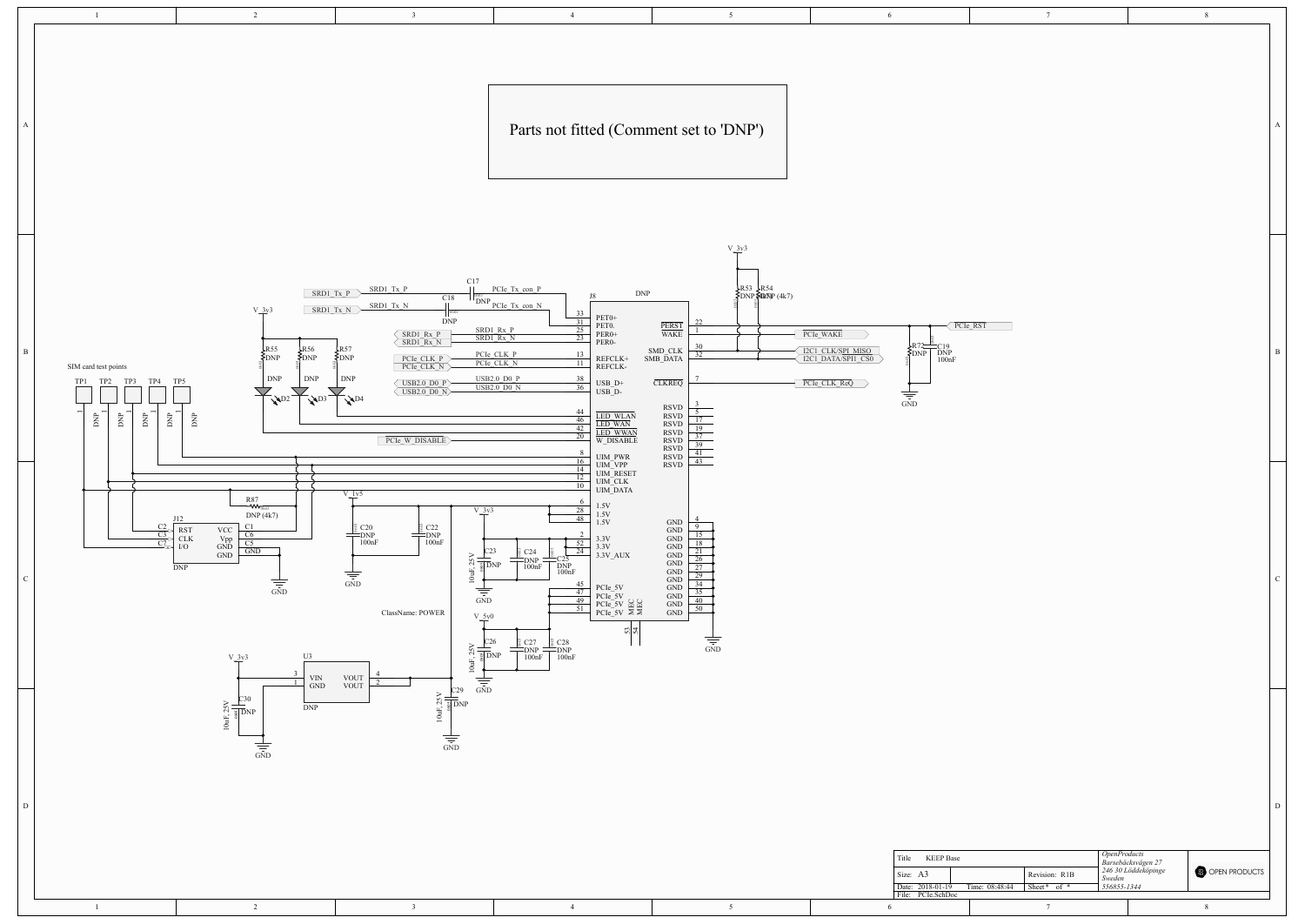

|                                                                                                                                                                                                                                                                                                         |                   | $\tau$                                                                                                          |                                                                                                              |                                           | $\,$ 8 $\,$          |             |
|---------------------------------------------------------------------------------------------------------------------------------------------------------------------------------------------------------------------------------------------------------------------------------------------------------|-------------------|-----------------------------------------------------------------------------------------------------------------|--------------------------------------------------------------------------------------------------------------|-------------------------------------------|----------------------|-------------|
| 1<br>3<br>5<br>$\overline{7}$<br>$\overline{9}$<br>11<br>13<br>15<br>17<br>19<br>21<br>23<br>25<br>27<br>29<br>$\frac{1}{31}$                                                                                                                                                                           | ClassName: GB_ETH | MDIO 0 P<br>MDIO 0 N<br>MDIO 1 P<br>MDIO 1 N<br>MDIO 2 P<br>MDIO 2 N<br>MDIO 3 P<br>MDIO 3 N<br>GB_LED0/PHY_INT | $MDIO_0_P$<br>$MDIO_0_N$<br>$MDIO_1_P$<br>$MDIO_1_N$<br>$MDIO_2_P$<br>$MDIO_2_N$<br>$MDIO_3_P$<br>$MDIO_3_N$ |                                           |                      | A           |
| $\overline{33}$<br>$\overline{35}$<br>37<br>39<br>PHY RESET<br>41<br>43<br>45<br>47<br>49<br>$\overline{51}$<br>53<br>$\overline{55}$<br>R <sub>76</sub><br>57<br>$0603$ W<br>59<br>680 <sub>R</sub><br>61<br>63<br>65<br>67<br>69<br>71<br>73<br>$\overline{75}$<br>77<br>79<br>se DF40C-80DS-0.4V(51) |                   | GE_LED2<br>GE_LED1<br>USB_PWR_EN<br><b>KILLME</b><br>R16<br>0603 A<br>0R<br>$V_5v0$                             |                                                                                                              | PCIe_WAKE<br>SPI_INT1                     |                      | B           |
|                                                                                                                                                                                                                                                                                                         | <b>GND</b>        |                                                                                                                 |                                                                                                              |                                           |                      | $\mathbf C$ |
| SoM1<br>A388 MicroSoM<br>Solid-Run MicroSoM A388<br>Title<br><b>KEEP</b> Base<br>Size: A3<br>Date: 2018-01-19                                                                                                                                                                                           | Time: 08:48:44    | Revision: R1B<br>Sheet* of *                                                                                    | <b>OpenProducts</b><br>Sweden<br>556855-1344                                                                 | Barsebäcksvägen 27<br>246 30 Löddeköpinge | <b>OPEN PRODUCTS</b> | ${\rm D}$   |
| File: SoM_A388.SchDoc                                                                                                                                                                                                                                                                                   |                   | $\boldsymbol{7}$                                                                                                |                                                                                                              |                                           | $\,8\,$              |             |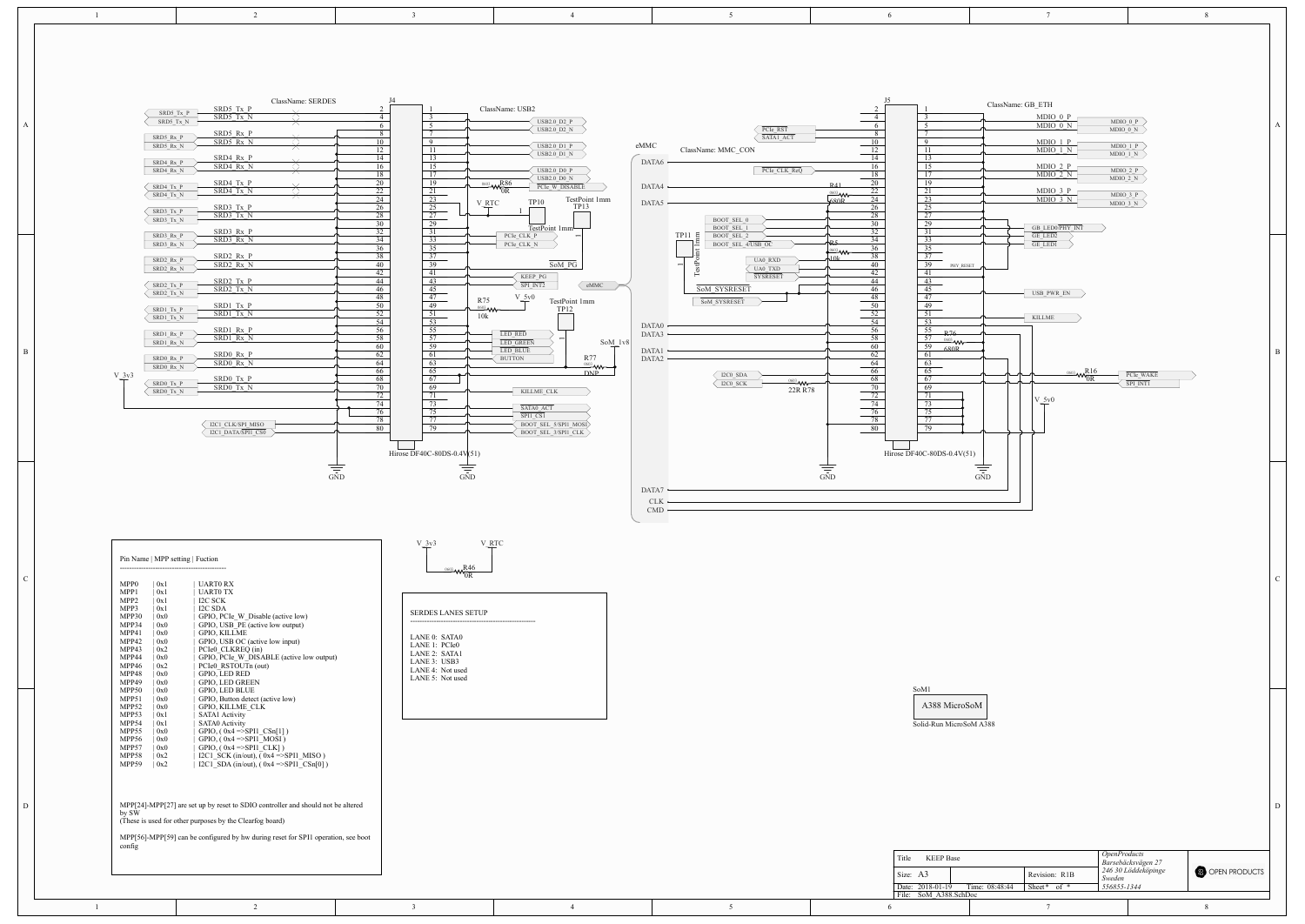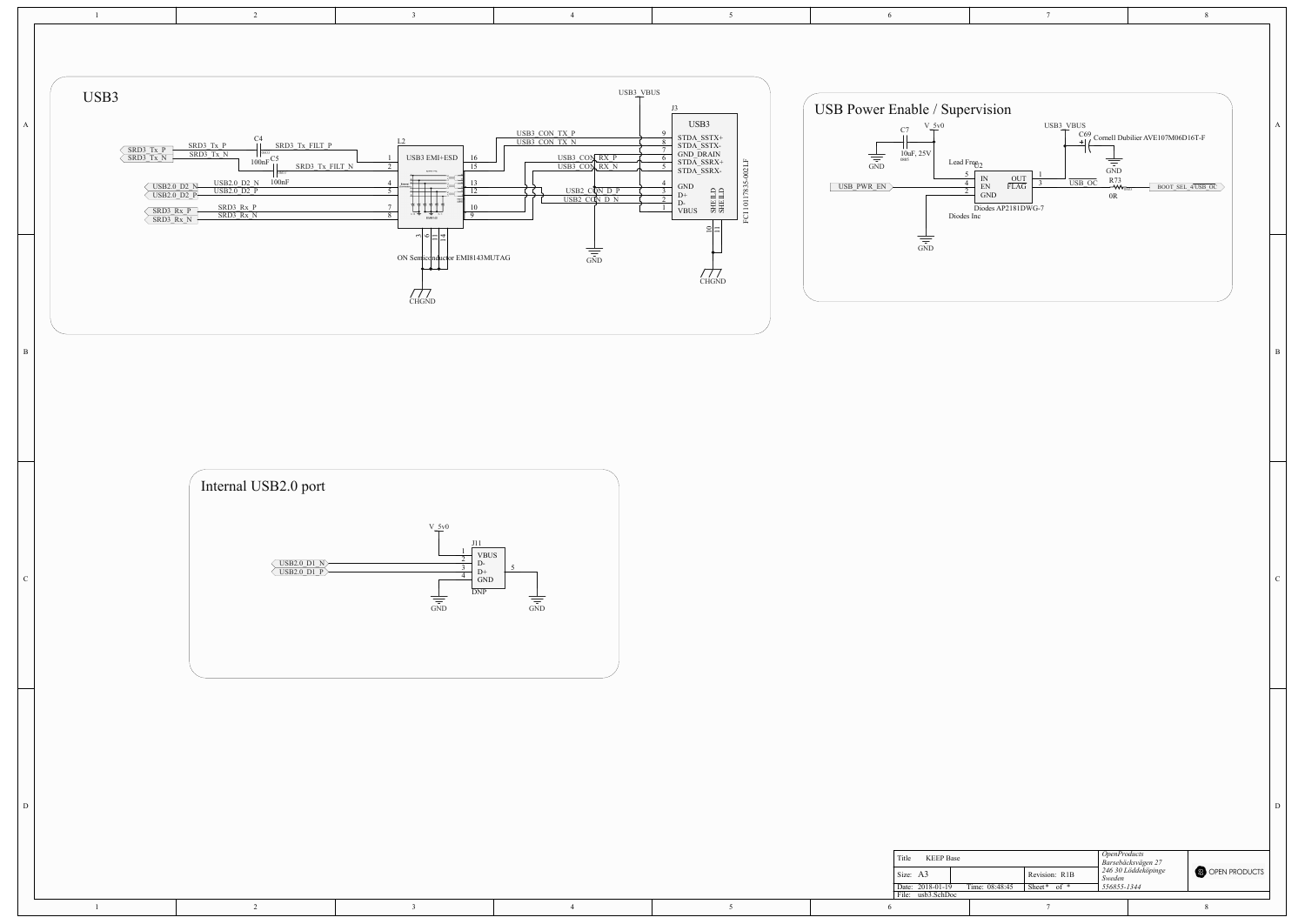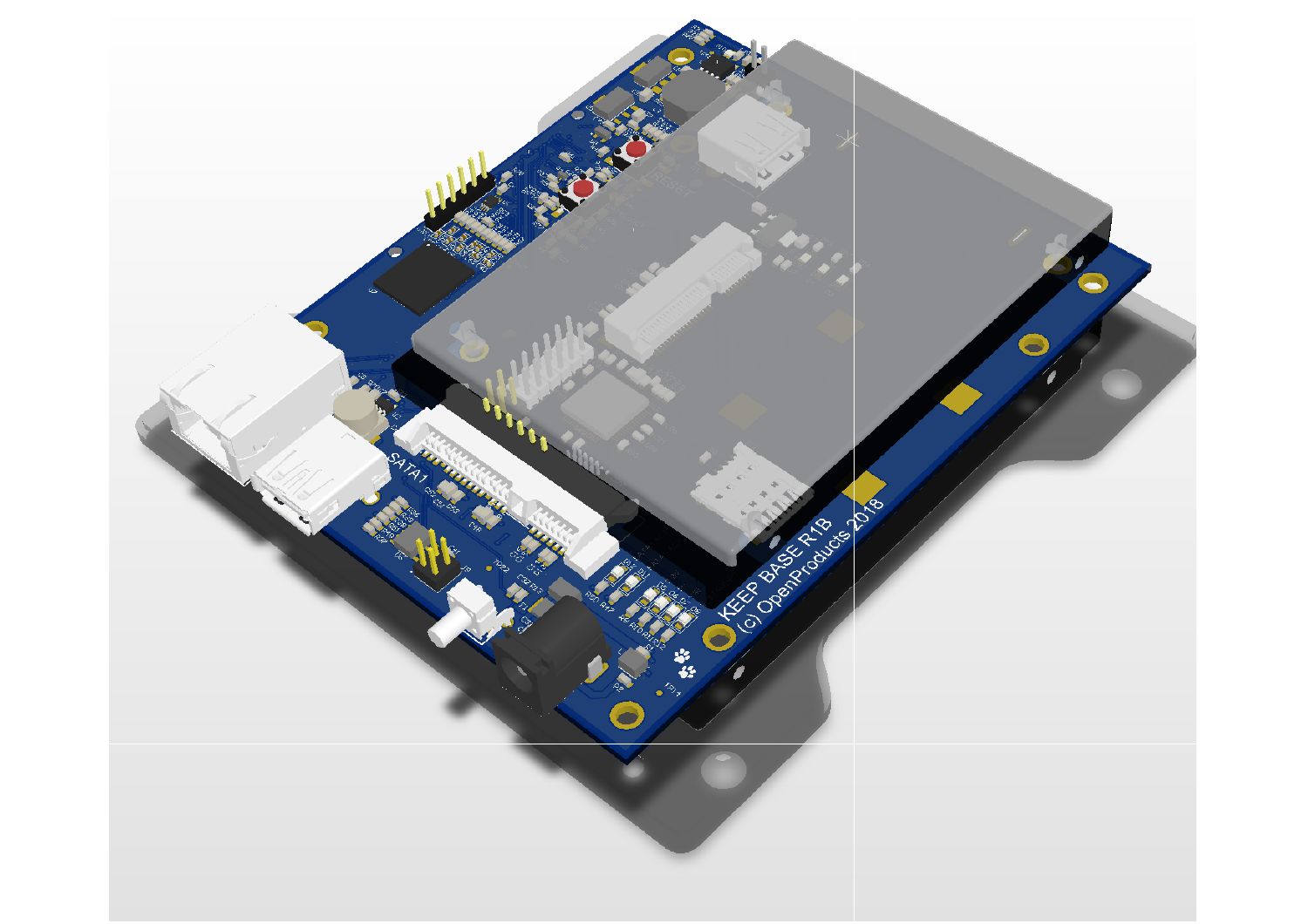